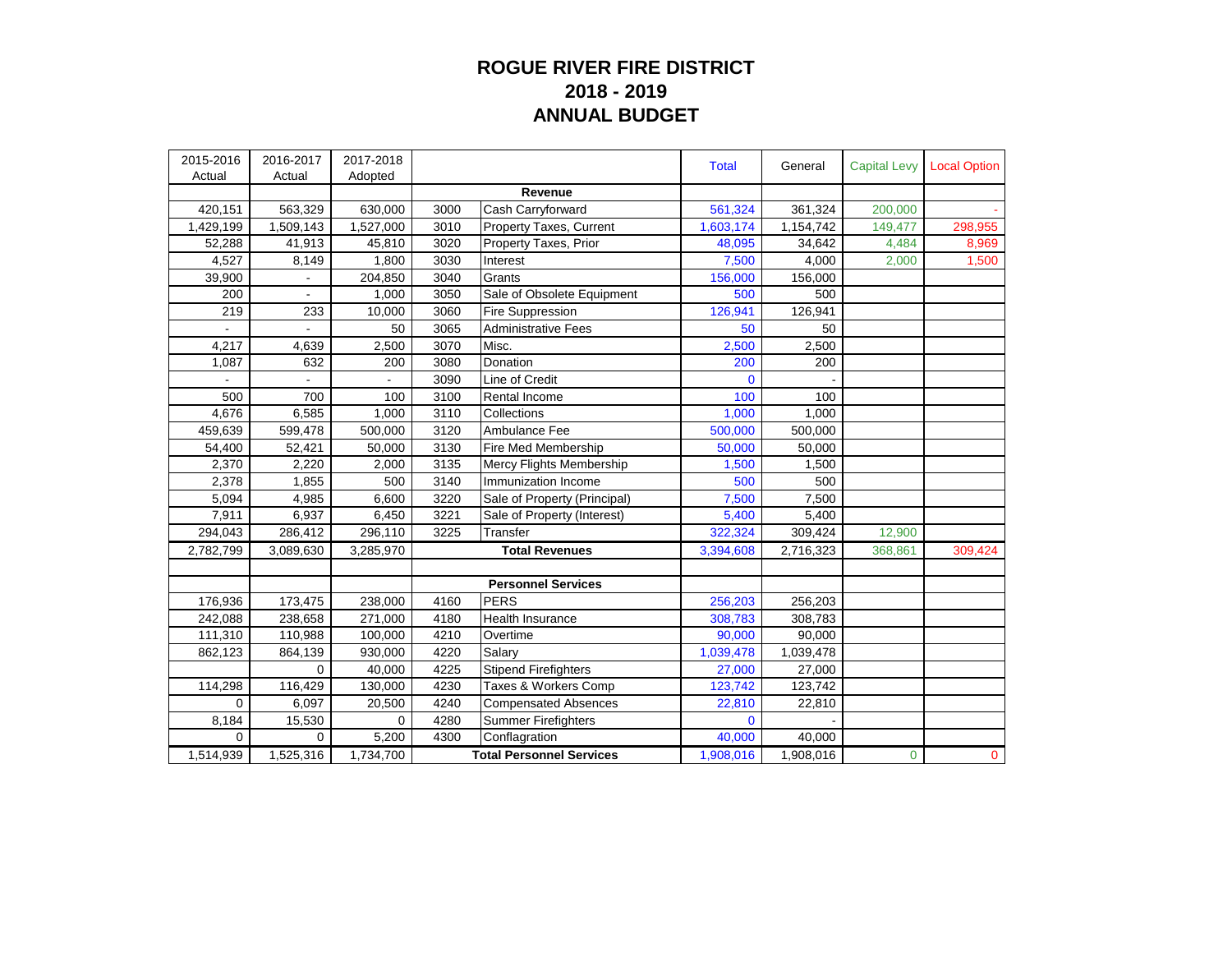## **ROGUE RIVER FIRE DISTRICT 2018 - 2019 ANNUAL BUDGET**

| 2015-2016 | 2016-2017 | 2017-2018 |      |                                       | <b>Total</b> | General | <b>Capital Levy</b> | <b>Local Option</b> |
|-----------|-----------|-----------|------|---------------------------------------|--------------|---------|---------------------|---------------------|
| Actual    | Actual    | Adopted   |      |                                       |              |         |                     |                     |
|           |           |           |      | <b>Materials &amp; Services</b>       |              |         |                     |                     |
| 12,059    | 10,914    | 21,450    | 5010 | <b>Office Supplies</b>                | 13,120       | 13,120  |                     |                     |
| 1,236     | 868       | 2,000     | 5020 | Advertising                           | 1,675        | 1,675   |                     |                     |
| 17,735    | 35,129    | 16,210    | 5030 | Station Maintenance & Repair          | 17,850       | 17,850  |                     |                     |
| 18,367    | 18,486    | 19,750    | 5040 | Service Insurance                     | 19,750       | 19,750  |                     |                     |
| 30,367    | 29,356    | 28,000    | 5050 | Utilities                             | 30,000       | 30,000  |                     |                     |
| 12,662    | 15,187    | 30,000    | 5060 | Apparatus Fuel                        | 30,000       | 30,000  |                     |                     |
| 2,862     | 2,642     | 3,455     | 5070 | Dues & Membership                     | 4,110        | 4,110   |                     |                     |
| 1,189     | 2,208     | 4.600     | 5080 | <b>Bank Fees</b>                      | 2,100        | 2.100   |                     |                     |
| 23,878    | 20,066    | 35,250    | 5090 | Apparatus Maintenance & Repair        | 38,350       | 38,350  |                     |                     |
| 31,755    | 35,551    | 42,500    | 5100 | <b>Medical Supplies</b>               | 43,010       | 43,010  |                     |                     |
| (61)      | 875       | 750       | 5110 | Misc.                                 | 750          | 750     |                     |                     |
| 500       | 7,488     | 0         | 5120 | Volunteer Expense                     | $\mathbf{0}$ |         |                     |                     |
| $\Omega$  | 120       | 1,000     | 5130 | Civil Service Commission              | 1,000        | 1,000   |                     |                     |
| 3,146     | 4,208     | 7,125     | 5140 | Prevention                            | 7,300        | 7,300   |                     |                     |
| 17,900    | 11,769    | 31,500    | 5150 | Student/Sleeper                       | 61,500       | 61,500  |                     |                     |
| 19,097    | 19,148    | 54,600    | 5160 | <b>Contract Services</b>              | 54,125       | 54,125  |                     |                     |
| 723       | 350       | 1,000     | 5170 | Legal/Labor Negotiations              | 1,000        | 1,000   |                     |                     |
| 6,029     | 1,353     | 1,500     | 5180 | Elections                             | 1,500        | 1,500   |                     |                     |
| 21,570    | 24,203    | 30,975    | 5190 | Training, Travel, Lodging Exp         | 37,900       | 37,900  |                     |                     |
| 0         | 281       | 2,500     | 5210 | Conference, Travel, Lodging           | $\mathbf{0}$ |         |                     |                     |
| 75        | 96        | 300       | 5230 | <b>Operating Meeting Expense</b>      | 300          | 300     |                     |                     |
| 6,219     | 6,865     | 7,950     | 5250 | Uniforms                              | 10,410       | 10,410  |                     |                     |
| 14,677    | 22,292    | 13,975    | 5270 | Station Equip Maint & Repair          | 17,600       | 17,600  |                     |                     |
| 4,058     | 5,624     | 12,500    | 5280 | Incentives                            | 8,650        | 8,650   |                     |                     |
| 14,736    | 11,453    | 22,150    | 5310 | Apparatus Equipment & Supplies        | 31,270       | 31,270  |                     |                     |
| 2,252     | 2,463     | 7,500     | 5320 | Health & Safety                       | 6,500        | 6,500   |                     |                     |
| 59,785    | 61,567    | 65,000    | 5330 | <b>Communications Contracts</b>       | 67,000       | 67,000  |                     |                     |
| 18,544    | 14,476    | 25,085    | 5340 | <b>Protective Clothing</b>            | 18,600       | 18,600  |                     |                     |
| 341,360   | 365,036   | 488,625   |      | <b>Total Materials &amp; Services</b> | 525,370      | 525,370 | $\mathbf 0$         | $\mathbf{0}$        |